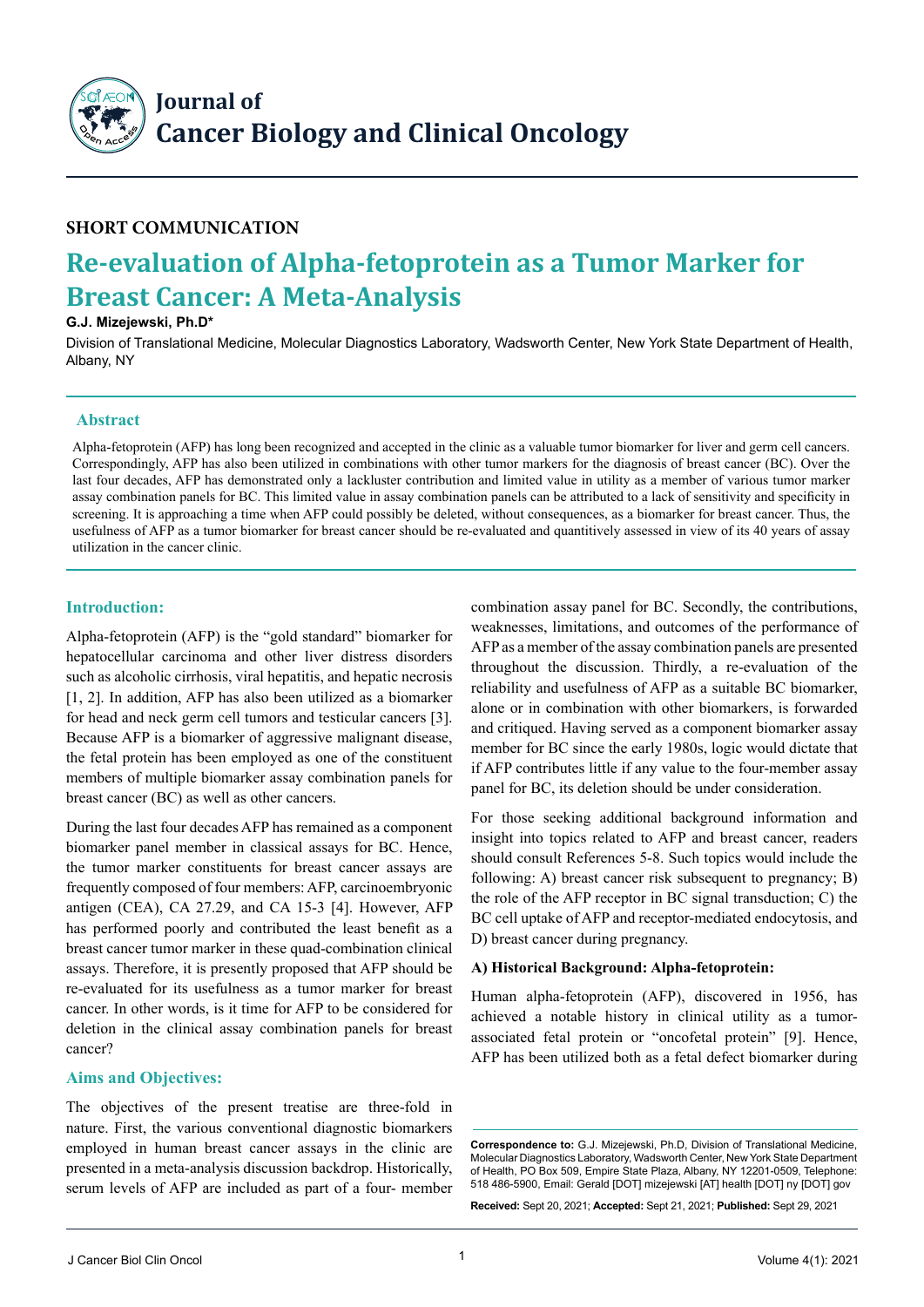pregnancy and as a malignant tumor marker in certain juvenile and adult cancers [10]. The oncofetal protein represents a single chain poly-peptide with a molecular mass of 69 kDa depending on its intrinsic bound carbohydrate moieties [1]. The tertiary-folded structure of this fetal protein reflects a helical V- or U- shaped molecule configured from 15 disulfide bridges. AFP has been classified as a member of the albuminoid gene family consisting of albumin, alphaalbumin, AFP, and Vitamin-D binding protein [11]. Human AFP binds to multiple hydrophobic ligands including various drugs, dyes, steroids, hormones, heavy-metals, flavonoids, fatty acids, and retinoids. Finally, AFP has been recognized as a critical pregnancy regulatory growth factor capable of either enhancement or inhibition depending on its immediate surrounding microenvironment [12].

#### **B) Breast Cancer Traits and Characteristics.**

Breast cancer is the leading cause of cancer in women and the third most common cancer worldwide [13]. The majority of cancer mortalities can be attributed to cancer cell metastasis to distal organ/tissue targets rather than the primary mass itself. As in most cancers, breast cancer is a chromosomal/genetic instability disorder resulting from an accumulative series of DNA mutations, variations, and alterations in the cells and tissues of the breast. Such chromosomal and DNA alterations could include: 1) gene amplifications; 2) point mutations; and 3) chromosomal translocations [14]. These alterations and mutations lead to the initiation and expression of certain malignant behaviors. Such behaviors often manifest as: a) protein expression of oncogenes and transcription factors; b) inhibition of cell death (apoptotic) factors; c) promotion of cancer cell growth and progression; d) enhancement of drug resistance; and e) increased cell invasion, migration, and metastasis [15]. Thus, multiple factors can contribute to the processes of cell transformation, carcinogenesis, and developmental progression of malignant tumors such as breast cancer.

### **C) Circulating and Intracellular Proteins as Tumor Biomarkers**

Circulating tumor-associated antigens (TAAs) have been successfully employed as minimally invasive tools for monitoring cancer growth and progression [16, 17]. Thus, tumor biomarker TAAs have been shown to play increasingly important roles in cancer detection and treatment management [18]. Monoclonal antibodies have been developed for use in detecting TAAs as tumor biomarkers in certain solid tissue malignancies such as breast cancer for monitoring responses to therapy and for detecting early relapse. Furthermore, assay panels of multiplexed tumor biomarkers have been utilized in assays to assess tumor growth, invasion, metastasis, cell death, immune activation, and angiogenesis. Such clinical-based assays are potentially useful in screening for early malignancy, aiding in cancer diagnosis, surveillance following surgery, predicting drug response and/or resistance, and monitoring therapy in advanced disease. Some biomarkers have also been used in evaluating the pre-diagnostic risk assessment for breast cancer [20].

Multiple tumor biomarkers have been developed for a variety of different cancers, some being used as single markers while others being employed in biomarker combination panels [21, 23] [Table 1a, 1b, Table-2]. For such examples, a single standalone biomarker for prostate cancer is prostate-specific antigen (PSA); carcinoembryonic antigen (CEA) for colorectal cancer; cancer antigen CA19-9 for pancreatic cancer; cancer antigen CA125 for ovarian cancer, and AFP for liver cancer. Examples employing biomarkers in combination panels have included: A) beta-human chorionic gonadotrophin (β-HCG) in combination with AFP for gestational trophoblastic cancers and nonseminomatous germ cell tumors, and B) cancer antigen

**Table-1A:** Conventional Tumor Biomarkers for Various Cancers: Data were derived and extracted from References #16-18, 20, 24-25.

| <b>Tumor Biomarker</b> | Organ or Tissue Cancer Type                 |  |  |
|------------------------|---------------------------------------------|--|--|
| 1. CA 15-3             | Breast Cancer (glandular, ductal)           |  |  |
| 2. CA 27.29            | <b>Breast Cancer Metastases</b>             |  |  |
| 3. CEA                 | Colorectal Cancer                           |  |  |
| 4 AFP                  | Hepatocellular Carcinoma, germ cell cancers |  |  |
| 5. CA 19-9             | <b>Pancreatic Cancer Masses</b>             |  |  |
| 6 CA 125               | Ovarian Cancer                              |  |  |
| 7. Beta-HCG            | <b>Gestational Trophoblastic Cancer</b>     |  |  |
| 8. PSA                 | <b>Prostate Cancer</b>                      |  |  |
| 9. Beta-HCG plus AFP   | Non-seminomatous Germ Cell Cancers          |  |  |

**Table 1B:** Less Conventional Tumor Biomarker for Various Cancers: Data were derived and extracted from References #18, 20-22, 25, 28-29.

| 1. EGFR-2    | Breast Cancer (HER2 positive)                         |
|--------------|-------------------------------------------------------|
| 2. MIF       | Liver Cancer, Innate Immunity                         |
| 3. HGF       | Head and neck squamous cell carcinoma, gastric cancer |
| 4. sFAS      | Bladder cancer, colorectal cancer                     |
| 5. TNF-alpha | Intestinal inflammation, pre-cancer adhesion          |
| 6. OSPT      | General (tumor) cancer progression marker             |
| 7. ER-alpha  | Breast Cancer (receptor positive)                     |
| 8. HPG       | Non-specific renal cell carcinoma                     |
| 9. PLT       | Pituitary gland cancer                                |
| 10. LPT      | Melanoma cancer                                       |
| 11. IL-6     | Expression in most cancers, inflammatory factor       |
| 12 PD-I 1    | Hides tumor cells from immune attack                  |

#### **Total Biomarker Abbreviations:**

AFP = Alpha-fetoprotein; β-HCG = beta human chorionic gonadotrophic; BMG = Beta – 2 – microglobulin; CA-19-9 = Pancreatic cancer biomarker; CA 15-3 = breast cancer biomarker; CA 27.29 = breast cancer metastases biomarker; CA – 125 = Ovarian cancer biomarker; CEA = carcinoembryonic antigen; EGFR-2 = epidermal growth factor receptor; ER-alpha = estrogen receptor alpha; FER = Ferritt; HGF = hepatocyte growth factor; HPG = haptoglobin; IL-6 = Interleukin – 6; LPT = leptin; MIF = migration inhibitory factor; OSPT = osteopontin; PLT  $=$  prolactin; PSA  $=$  prostate specific antigen; PD  $-$  L1  $=$  programmed cell death protein ligand-1; sFAS = soluble FAS ligand; TNF-alpha = Tumor Necrosis Factor (transmembrane protein).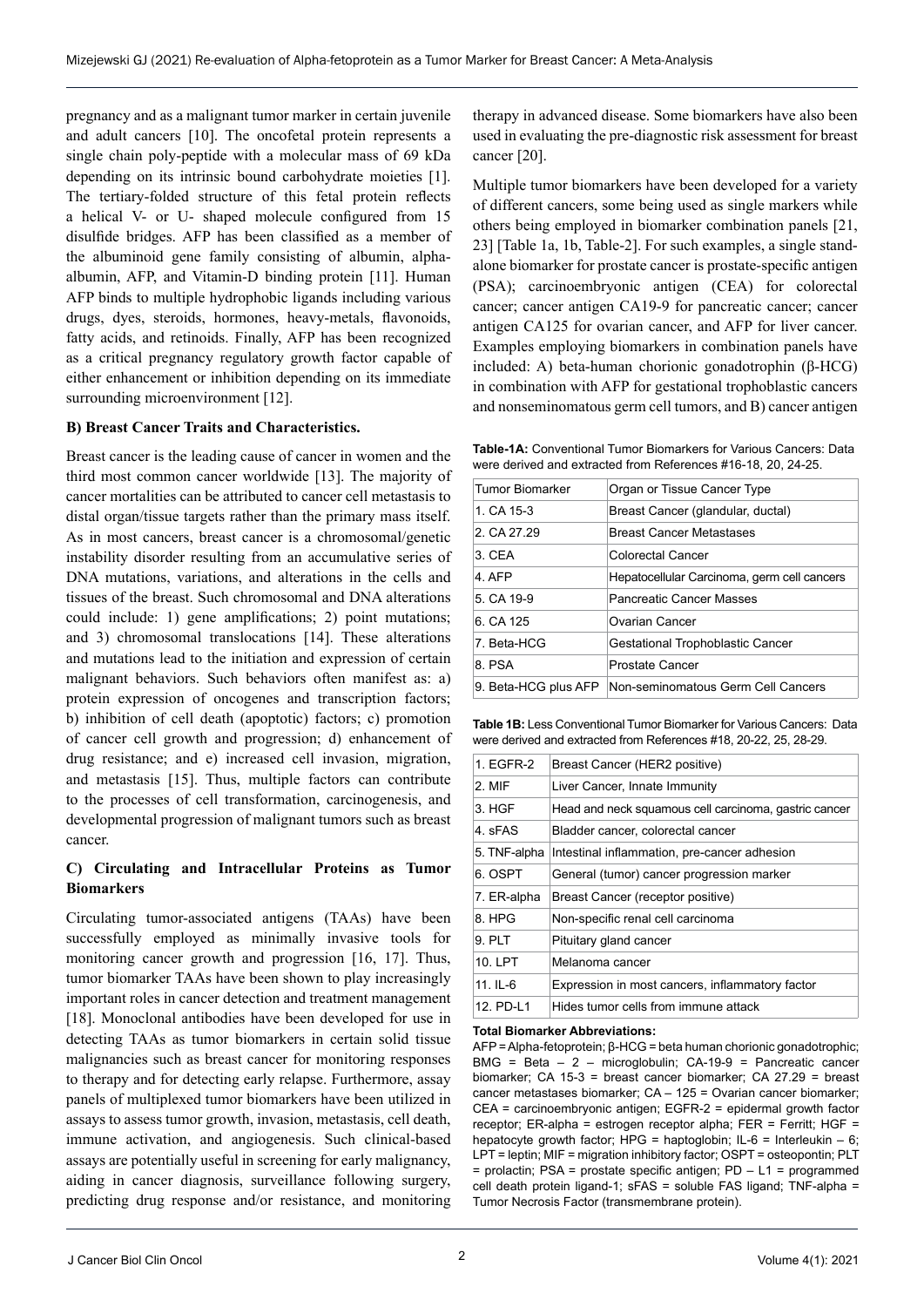| <b>Tumor Biomarker</b> |       |       | Percent Sensitivity (%) Percent Specificity (%) Percent Predictive Positive Value (%) Diagnostic Index of Sensitivity |      |
|------------------------|-------|-------|-----------------------------------------------------------------------------------------------------------------------|------|
| 1. CA 15-3             | 63.38 | 80.64 | 34.35                                                                                                                 | 0.27 |
| 2. CA 27.29            | 39.29 | 83.56 | 23.40                                                                                                                 | N.R. |
| $3.$ CEA               | 22.82 | 79.66 | 16.67                                                                                                                 | 0.27 |
| $4.$ AFP               | 21.82 | 79.01 | 20.34                                                                                                                 | 0.16 |

**Table-2:** Selected assay parameters for four commonly utilized tumor biomarkers for breast cancer. Values were derived and extracted from Refs. #4 and #21.

Legend: CA 15-3 = Breast Cancer Glandular/ductal Biomarker; CA 27.29 = Breast Cancer Metastatic Biomarker; CEA = carcinoembryonic antigen, Colorectal Biomarker; AFP = Alpha-fetoprotein Liver Cancer Biomarker, NR = not reported.

CA27.29 and CA-15 for metastatic and solid breast cancers, respectively. Various combinations of tumor biomarkers such as AFP, CA 15-3, CEA, Neu oncoprotein (p 185) tissuepolypeptide antigen (TPA) have further been exploited for use in breast cancer.

Some of these single and combined biomarkers for cancer have shown only limited value due-to their lack of sensitivity and specificity in screening. Such has been observed for serum AFP, both in singleton and in combination, as a biomarker for breast cancer diagnosis and monitoring [22]. In various biomarker combination assays, AFP has frequently contributed the least value toward the diagnosis of breast cancer, while CA 15-3 proved that most effective. Perry et al found the most effective biomarker for BC metastases was CA 27.29 [16]. Interestingly, various combinations of biomarkers in stepwise discriminant analyses in an early clinical study that showed 90% of breast cancer patients could be diagnosed with a combination of CA 15-3, beta-2 microglobulin (BMG), and ferritin although some subsequent studies varied in agreement [13]. In a later study the BC diagnostic efficacy (sensitivity) for AFP was nearly 22%, compared to over 63% for CA 15-3 [4] [Table-2]. Moreover, in a combination panel, CA 15-3 proved to be the single most significant biomarker for BC with an 88% diagnostic specificity with AFP being less effective [Table-2]. Of the many biomarkers surveyed, only CA 15-3 was found to best correlate with all four diagnostic stages of breast cancer [4].

#### **Selected Studies of Various Biomarkers for Breast Cancer:**

As discussed above, some studies have employed four tumor antigens (CA 15-3,

CA 27.29, AFP, and CEA for their diagnostic efficacy in breast cancer patients [Table-2]. In one study, it was proposed and confirmed that CA 15-3 would prove superior to CA 27.29, CEA, and AFP in assay performance for breast cancer. In that study, a total of 554 patient samples were obtained from hospitals, while 200 healthily adult samples were used for the determination of normal reference values. The patient population included patients with no disease  $(N = 184)$ , with non-malignant disease ( $N = 11$ ), with breast cancer ( $N = 87$ ), and other types of non-breast cancer  $(N = 272)$ . Diagnostic percent sensitivities for each marker are listed in Table-2. It was concluded that CA 15-3 emerged as the best tumor antigen

for use as a diagnostic aid and monitoring agent for BC. It was from studies such as the above that AFP should be considered for re-examination as a useful tumor marker for breast cancer [See Ref. 2,3,5,12].

Another study assessed the clinical value of five serum tumor markers (AFP, CA 15-3, CEA, TPA, and Neu oncoprotein P 185) in the diagnosis of breast cancer [21]. The serum values were measured in a prospective series of patients with breast cancer (n = 233), benign breast disease (n = 176) and healthy control subjects ( $n = 215$ ) with cut-off levels determined for each test group. Using those cut-off levels, the diagnostic index of sensitivity of the CEA test was 0.27, while AFP was 0.16, CA 15-3 was 0.27, TPA was 0.18, and the Neu oncoprotein was 0.19 in detecting breast cancer. [Table-2] Correlation coefficients were statistically significant between CEA and CA 15-3, and between CA 15-3 and Neu oncoprotein however, no AFP correlation combinations regarding breast cancer patients were reported. In patients with benign breast disease the serum levels of AFP, CA 15-3, CEA and TPA correlated with age, being somewhat higher in older patients [21]. Similarly, in population control samples, higher age correlated with higher levels of AFP, CA 15-3, Neu and TPA. For breast cancer patients, no correlation was found between the age at diagnosis and any of the measured biomarkers. The only marker found to be statistically associated with the diagnosed stage of breast cancer was CA 15-3. In conclusion, the results indicated that combination of serum CEA, AFP, TPA, and Neu oncoprotein were only of limited value in the diagnosis of breast cancer. Again, this study demonstrated no advantage of AFP as a tumor marker for breast cancer [See Refs. 21-24].

For the diagnosis of bone metastasis in breast cancer patients during systemic treatment, the serum tumor markers including CA 15-3, CA 19-9, CA 125, AFP, CEA, beta-2 microglobulin (BMG), ferritin, and TPA were measured in 22 patients with known bone metastases (stage-4) together with 30 patients without disseminated metastases [25]. The most useful single marker for breast cancer metastasis proved to be CA 15-3 as presented above. The study also found that some patients could be diagnosed by using the combined markers of CA 15-3 and BMG [13]. Although CA 27.29 was detected in BC metastases, it was true for many other different tumors as well [25]. Although AFP showed lesser or little value, it has been continually used in monitoring with other combinations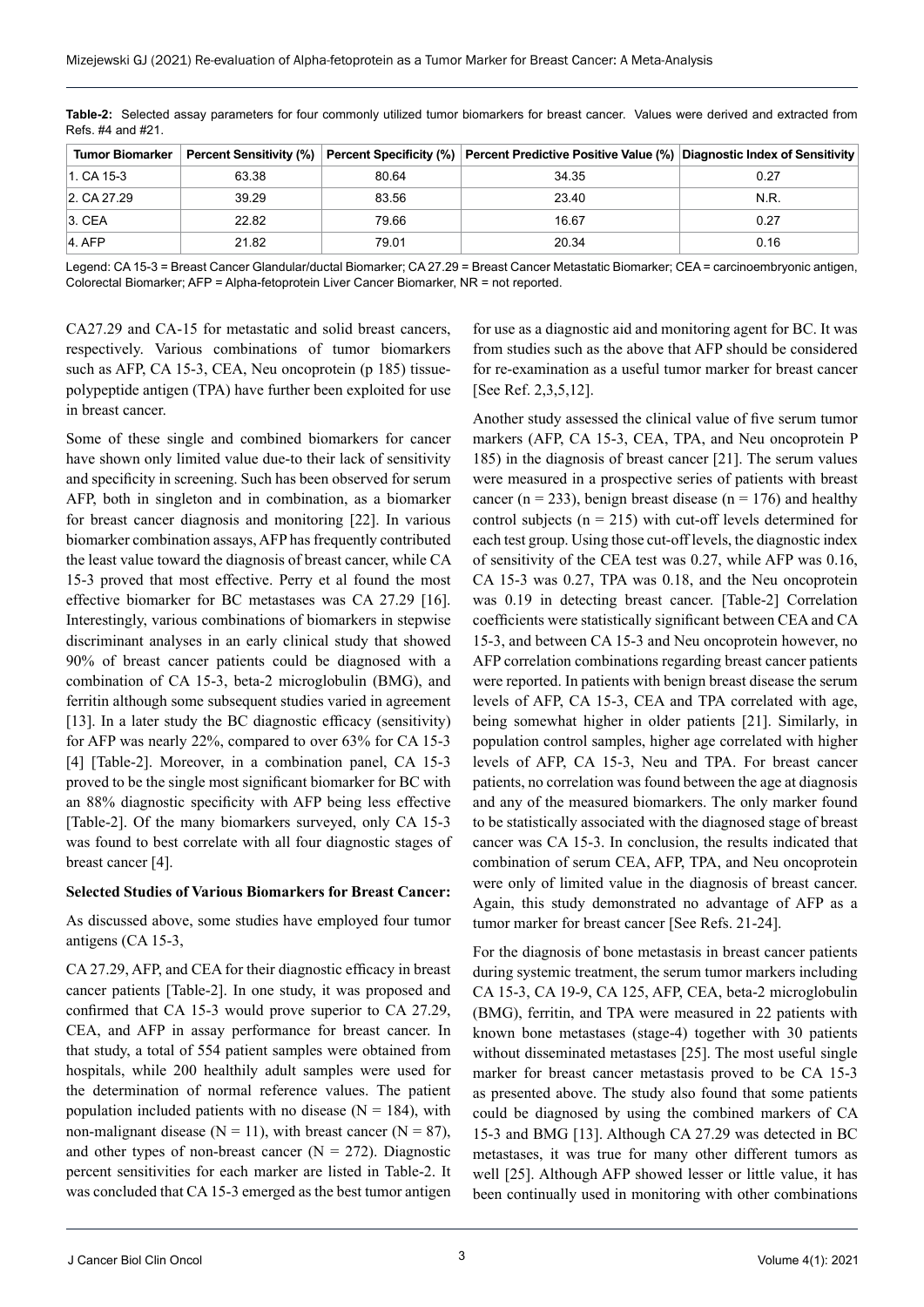of tumor markers at regular intervals in hopes of improving the overall diagnostic efficiency of BC diagnosis in the screen [See Refs 26-29]. Although CA 27.29 has been employed for metastatic BC testing, this biomarker lacks specificity being utilized for other metastatic tumors such as colon, stomach, ovarian and pancreatic cancers [25].

Even though AFP has been demonstrated to be somewhat specific in liver cancer detection dating back to 1959-1964 [26-28], varying degrees of elevated serum AFP samples have recently been reported in multiple types of malignant and benign tumor diseases. Though not reported until 2019, AFP concentrations were found to be significantly different (P-Values) from normal patients' blood levels in 47 different types of cancer and non-cancer diseases [28]. Elevated AFP levels were found in cancer-bearing patients that exhibited liver, breast, esophagus, cervical, pancreatic, endometrial, gastric, lung, and rectal cancers. In non-cancer disease patients, AFP blood levels were statistically above normal in disorders such as cirrhosis, hepatitis, nephrotic syndrome, and gastritis. In comparison, patients with multiple myeloma, Wilm's tumor, and 22 other types of non-cancer diseases have AFP values significantly lower than in normal patients [28]. Thus, increased serum AFP levels were highly evident for liver cancer patients but were not specific to only hepatomas. In light of such data, the specificity of AFP in cancers such as breast malignancy add further credence to the ineffectiveness and non-specificity of AFP as a tumor-associated biomarker for non-hepatic cancers such as BC.

In separate studies, AFP and Beta-HCG assay results were compared in infiltrating ductal breast carcinoma at different stages of malignancy [24]. Discovery of an HCG-like material in normal breast tissue (not serum) extracts demonstrated a limited value of the Beta-HCG assay in this study. In contrast, the measurement of histologically observed AFP warranted further consideration of AFP as a breast tissue biomarker for an in vitro evaluation of the migratory spread in all 4 stages of BC malignancy [24]

### **Summary Findings:**

It becomes evident from the above data, findings, and assay descriptions, that human AFP as a tumor biomarker for breast cancer contributes little, if any, value as an assay component in combination assay panels. Such is not true for AFP as biomarker for liver cancer and hepatic disorders which have been known for many decades [26, 27]. It is the opinion of the present author (GJM) that AFP could be safely considered for possible deletion as a biomarker for breast cancer from various combination assay panels presently utilized in the cancer clinic.

### **References**

1. Mizejewski G J (2001) Alpha-fetoprotein structure and function: relevance to isoforms, epitopes, and conformational variants. *Experimental biology and medicine* 226:377-408. [[View Article](https://journals.sagepub.com/doi/10.1177/153537020122600503)]

- 2. Mizejewski G J (2016) Does alpha-fetoprotein contribute to the mortality and morbidity of human hepato-cellular carcinoma? A commentary. *J Hepata-cellular carcinoma* 3:1-4. [[View Article](https://www.dovepress.com/does-alpha-fetoprotein-contribute-to-the-mortality-and-morbidity-of-hu-peer-reviewed-fulltext-article-JHC)]
- 3. Mizejewski G J (2018) Head and neck germ cell tumors: Effectiveness of alpha-fetoprotein as a diagnostic biomarker, *BAOJ Cancer Res. & Therap* 4:2-5. [[View Article\]](https://www.researchgate.net/publication/325297246_Head_and_Neck_Germ_Cell_Tumors_Effectiveness_of_Alpha-Fetoprotein_as_a_Diagnostic_Biomarker)
- 4. Clinton S R, Beason K.L, Bryant S, Johnson J.T, Jackson M, et al (2003). A comparative study of four serological tumors markers for the detection of breast cancer. *Biomedical Sciences Instrumentation* 39: 408-414. [[View Article\]](https://pubmed.ncbi.nlm.nih.gov/12724928/)
- 5. Mizejewski G J (2014) Cancer during pregnancy: what is the role of maternal serum and placenta biomarkers: A review and commentary. *Tumori* 100: 581-589. [[View Article](https://pubmed.ncbi.nlm.nih.gov/25688490/)]
- 6. Melbye M, Wohlfahrt J, Lei U, Norgaard-Pederson B (2000) Alpha-fetoprotein levels in maternal serum during pregnancy and maternal breast cancer risk. *J. Natl. Cancer Inst.* 92: 1001-1005. [[View Article\]](https://academic.oup.com/jnci/article/92/12/1001/2905799)
- 7. Villacampa M J, Moro R, Naval J, Uriel J (1984) Alphafetoprotein receptors in a human breast cancer cell line. *Biochem. Biophys. Res. Commun*. 122: 1322-1327. [[View Article](https://www.sciencedirect.com/science/article/abs/pii/0006291X84912361?via%3Dihub)]
- 8. Mizejewski G J (2018) Alpha-fetoprotein uptake and cytoplasmic trafficking in cancer and immune associated cells: Relevance to adaptive immunity. *EC Clinical & Experimental Anatomy.* 12:71- 77. [\[View Article](https://www.ncbi.nlm.nih.gov/pmc/articles/PMC7947232/)]
- 9. Bergstrand C.G, Czar B (1956) Demonstration of a new protein fraction in serum from the human fetus. Scand. *J. Clin. Invest.* 8: 174-178. [\[View Article](https://www.tandfonline.com/doi/abs/10.3109/00365515609049266)]
- 10. Mizejewski G J (2003) Levels of alpha-fetoprotein during pregnancy in normal and disease states, *Obstet. Gynecol. Surveys.* 58: 804-826. [\[View Article\]](https://journals.lww.com/obgynsurvey/Abstract/2003/12000/Levels_of_Alpha_Fetoprotein_During_Pregnancy_and.4.aspx)
- 11. Mizejewski G J (1995) The phylogeny of alpha-fetoprotein in vertebrates: survey of biochemical and physiological data. *Crit. Rev. Eukaryot. Gene. Expr.,* 5: 281-316. [\[View Article\]](https://www.dl.begellhouse.com/journals/6dbf508d3b17c437,1bf924415e55094a,661df77c3770e1d7.html)
- 12. Mizejewski G J (1997) Alpha-fetoprotein as a biologic response modifier: relevance to domain and subdomain structures. *Proc. Soc. Exptl. Biol. & Med.* 215: 333-362. [[View Article\]](https://journals.sagepub.com/doi/abs/10.3181/00379727-215-44143)
- 13. Siegel R, Ma C, Zou Z and Jermal A (2014) Cancer statistics, *CA Cancer J. Clin*. 64: 9-29. [View Article]
- 14. Mizejewski G J (2017) Alpha-fetoprotein and chromosomal/ genetic instability disorders: Is AFP a reporter protein for DNA damage-sensing and repair*. Cancer Therapy & Oncol. Intl. J.,* 5:14-18. [\[View Article](https://juniperpublishers.com/ctoij/pdf/CTOIJ.MS.ID.555670.pdf)]
- 15. Mizejewski G J (2003) Biological role of alpha-fetoprotein in cancer. Prospects for anti-cancer therapy. Exp. Rev. Anticancer Therapy, 2: 89-115. [[View Article](https://www.frontiersin.org/articles/10.3389/fonc.2021.625936/full)]
- 16. Perkins G L, Slater E D, Sanders G K, Prichard J G (2003) Serum tumor markers. *American Family Physician*, 68: 1075-1082. [[View Article\]](https://www.aafp.org/afp/2003/0915/p1075.html#:~:text=Tumor Markers In Common Use&text=In patients at high risk for recurrence%2C obtain CEA level,for at least 2 years.&text=In patients treated for nonseminomatous,year%2C and less frequently thereafte)
- 17. Duffy M J (2013) Tumor markers in clinical practice: A review focusing on common solid tumors. *Med. Princ. Proact.* 22: 4-11. [[View Article\]](https://www.karger.com/Article/Abstract/338393)
- 18. Hermann N, Dressen K, Schroeder L (2017) Diagnostic relevance of a novel multiplex immunoassay panel in breast cancer. *Tumor Biol. 39: 1-11*. [[View Article\]](https://journals.sagepub.com/doi/10.1177/1010428317711381)